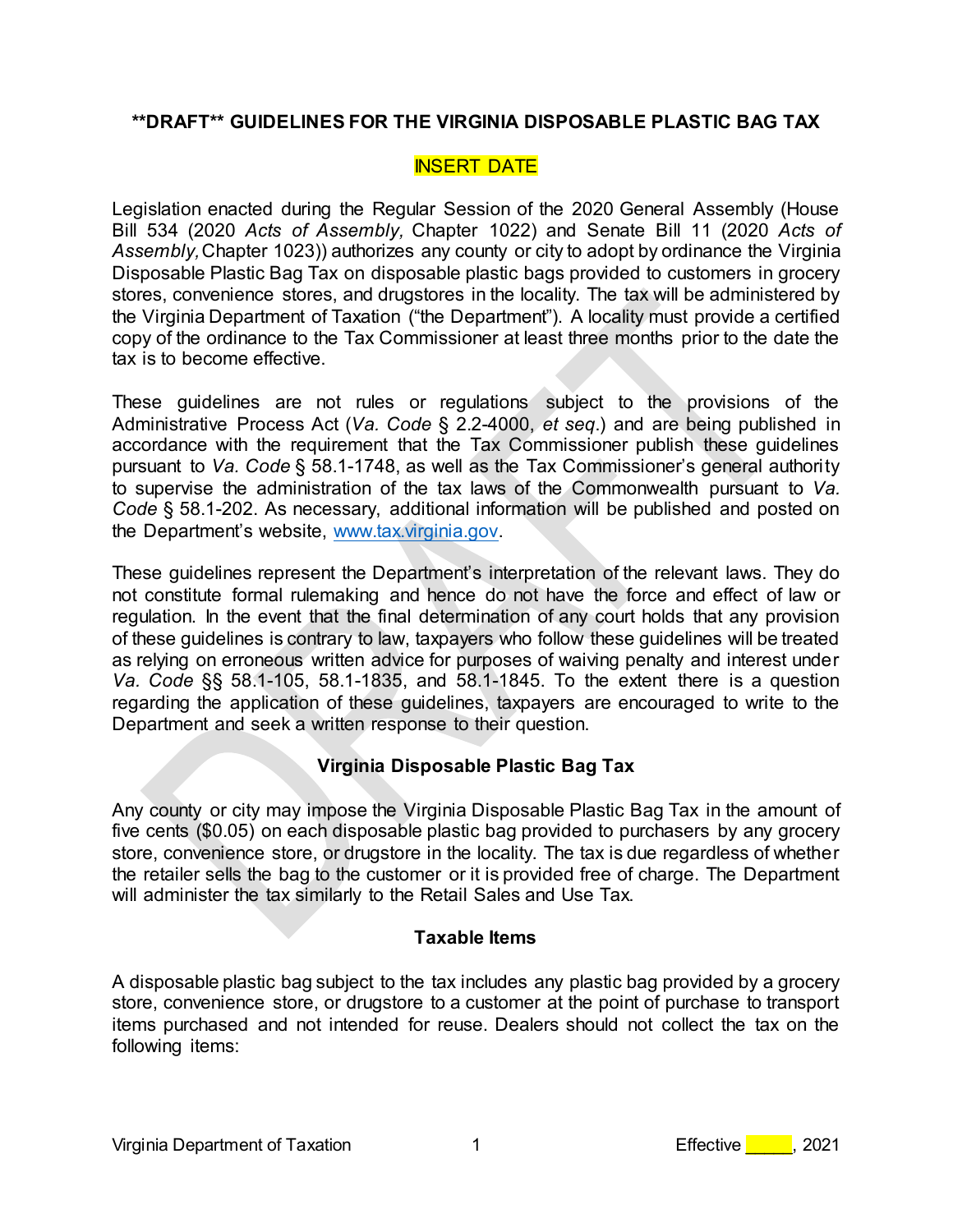- Durable plastic bags, with handles, that are specifically designed and manufactured for multiple reuse and that are at least four mils thick;
- Plastic bags that are solely used to wrap, contain, or package ice cream, meat, fish, poultry, produce, unwrapped bulk food items, or perishable food items in order to avoid damage or contamination;
- Plastic bags used to carry dry cleaning or prescription drugs; or
- Multiple plastic bags sold in packages and intended for use as garbage, pet waste, or leaf removal bags.

As the tax is imposed on each disposable plastic bag provided to a customer rather than the items purchased by the customer, refunds of the Disposable Plastic Bag Tax should not be allowed in situations where the customer returns the items purchased or the bag to the dealer.

# **Collection of the Tax**

Any grocery store, convenience store, or drugstore located in a county or city that has adopted the Disposable Plastic Bag Tax is required to collect the tax from customers who make in-store purchases, to-go purchases, delivery purchases, and curbside pick-up purchases from its establishments in such locality. Grocery stores, convenience stores, and drugstores that are not located in a county or city that imposes the tax are not subject to the tax.

For purposes of the tax:

- "Grocery store" means an establishment that has an enclosed room in a permanent structure and that sells food and other items intended for human consumption, including a variety of ingredients commonly used in the preparation of meals.
- "Drugstore" means an establishment that sells medicines prepared by a licensed pharmacist pursuant to a prescription and other medicines and items for home and general use.
- "Convenience store" means an establishment that (i) has an enclosed room in a permanent structure where stock is displayed and offered for sale and (ii) maintains an inventory of edible items intended for human consumption consisting of a variety of such items of the types normally sold in grocery stores.

(See *Va. Code* § 4.1-100)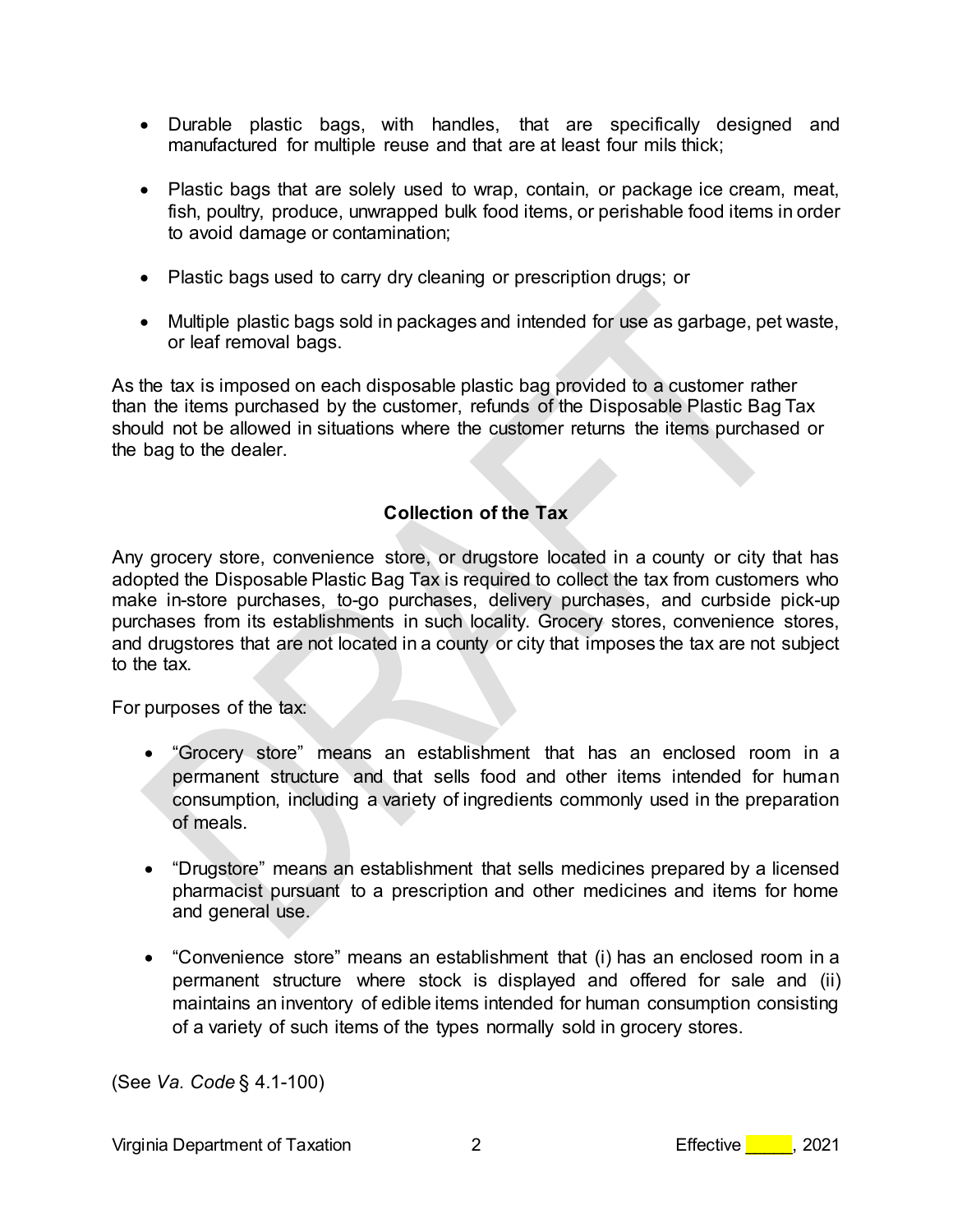Larger retailers that contain a grocery store, a convenience store, or a drug store are subject to the tax. However, no store will be considered a convenience store solely because it offers a limited selection of snacks and beverages for sale at the point of sale.

In order to be subject to the tax in a locality, a grocery store, convenience store, or drug store must maintain regular business hours at a fixed place of business in the locality.

### **Dealer Discount**

To compensate dealers for the cost of collecting, accounting for, and remitting the tax, dealers are permitted to keep a portion of the tax collected. Dealers must account for the discount in the form of a deduction when submitting their tax return and paying the amount due in a timely manner. The amount of the discount will decrease over time as follows:

- Beginning January 1, 2021, and ending January 1, 2023, dealers are allowed to retain two cents (\$0.02) from the tax collected on each disposable plastic bag
- Beginning January 1, 2023, dealers are allowed to retain one cent (\$0.01) from the tax collected on each disposable plastic bag

#### **Returns**

Any dealer with a grocery store, convenience store, or drugstore located in a county or city that imposes the Disposable Plastic Bag Tax shall report the number of disposable plastic bags and amount of tax for each locality to the Virginia Department of Taxation.

The return must be filed and the tax paid by the dealer to the Virginia Department of Taxation on or before the 20th day of each month for the period ending the previous month.

#### **Examples**

### **Example 1**

A customer purchases food and other grocery items in a grocery store located in a county that imposes the Disposable Plastic Bag Tax. At checkout, the customer is provided five plastic bags to carry the items. None of the plastic bags provided are in the non-taxable categories. The dealer is required to charge the customer \$0.25 (5 x \$.05) in tax. The dealer is required to report this amount and remit \$0.25 to the Department of Taxation, less the applicable dealer discount.

### **Example 2**

The facts are the same as Example 1, except the customer purchases a pre-packaged box of plastic garbage bags and several produce items that the customer has placed in bags provided by the retailer in its produce section. The customer is provided 5 bags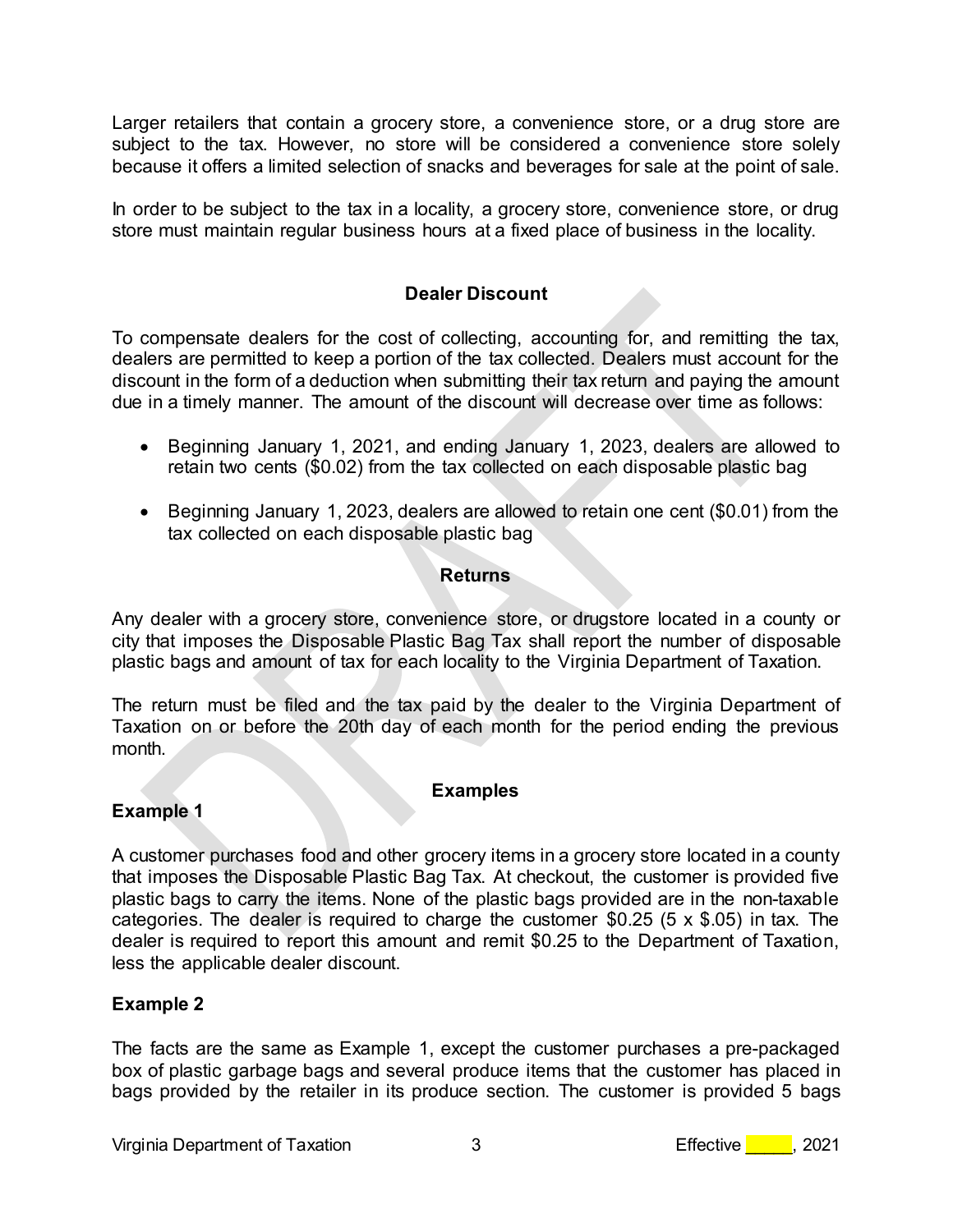when checking out to carry the groceries. The tax would remain \$0.25 (5 x \$.05), as the prepackaged box of garbage bags and the bags used for the produce items are exempt from the tax. The dealer is required to report and remit the tax in the same way as in Example 1. The dealer is not required to report the exempt plastic bags.

### **Example 3**

A convenience store located in a city that imposes the Disposable Plastic Bag Tax provides disposable plastic bags at check-out, free of charge, to its customers to carry the groceries out of the store. These bags are subject to the tax.

### **Example 4**

A customer who resides in a county that imposes the Disposable Plastic Bag Tax orders groceries to be delivered from a grocery store to the customer's home address. The groceries are delivered in disposable plastic bags. The grocery store from which the groceries are ordered is located in a city that does not impose the Disposable Plastic Bag Tax. No plastic bag tax is due on this transaction.

### **Example 5**

A customer who resides in a city that does not impose the Disposable Plastic Bag Tax orders groceries for curbside pick-up from a grocery store in a locality that does impose a plastic bag tax. This transaction would be subject to the plastic bag tax for the locality where the store is physically located.

### **Example 6**

A convenience store retailer located in a county that imposes the Disposable Plastic Bag Tax files a return with the Department on June 20, 2022. The retailer reports 200 taxable disposable plastic bags provided to customers in the month of May. The total tax collected should be \$10.00 (200 x  $$.05 = $10.00$ ) for the month. The retailer should report this amount on the return and remit  $$6.00 (200 \times $.03 = $6.00)$  with the return and keep \$4.00  $(200 \times $.02 = $4.00)$  as a dealer discount.

## **Example 7**

The same retailer reports 200 taxable plastic bags provided to customers on its return due June 20, 2023. The tax on the 200 bags would be \$10.00 (200 x \$.05 = \$10.00), the same as above. The tax remitted would be \$8.00 (200 x \$.04). The discount would be  $$2.00$  (200 x  $$.01 = $2.00$ ).

### **Adoption of the Tax**